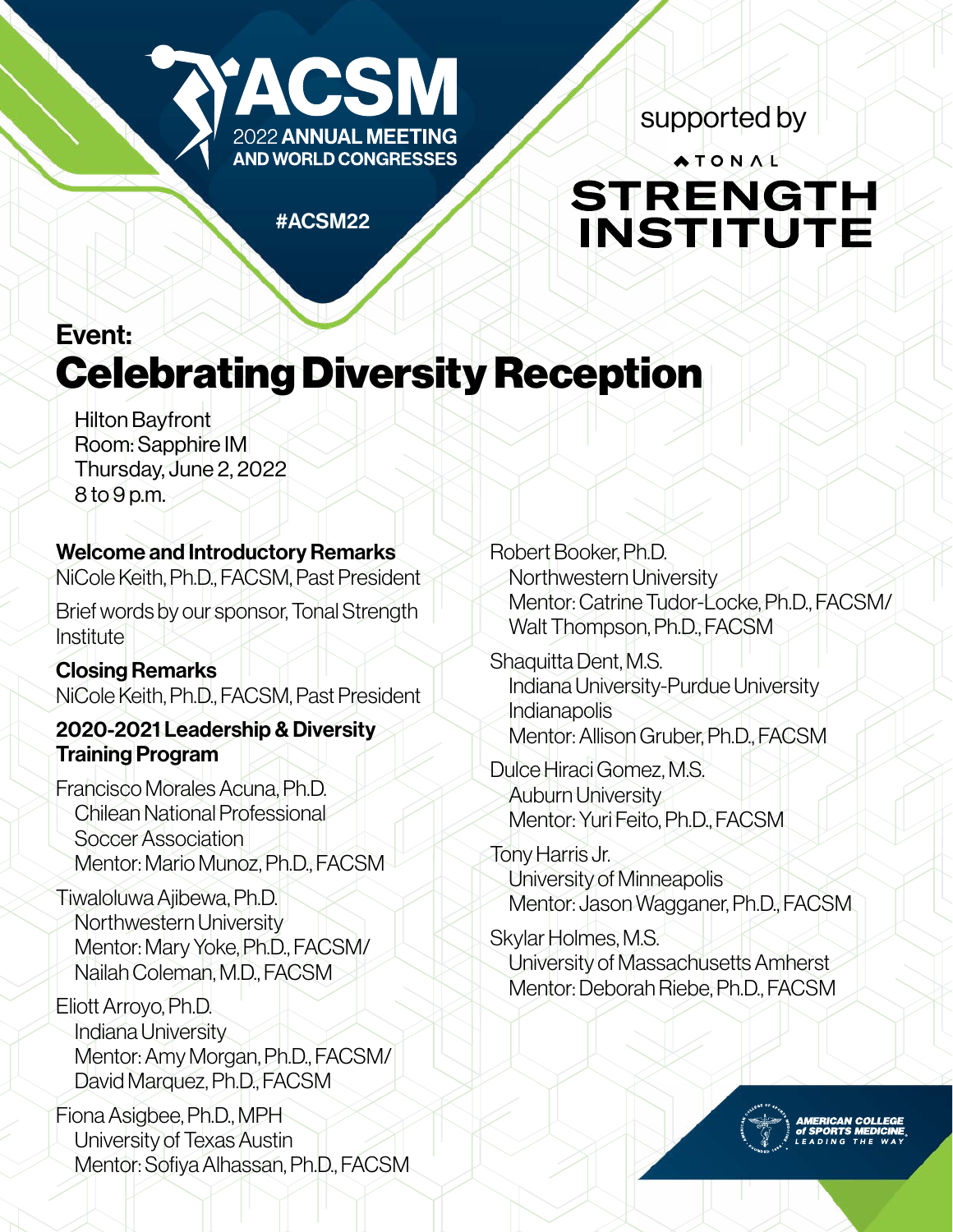#### 2020-2021 Leadership & Diversity Training Program (continued)

Stacy Hunter, Ph.D. Texas State University Mentor: Stravos Kravouras, Ph.D., FACSM/ David Garcia, Ph.D., FACSM

Chloe Jones, M.S. Auburn University Mentor: Kelley Strohacker, Ph.D., FACSM

Shelby Keye, M.S. University of Illinois Urbana-Champaign Mentor: Eddie Bustamante, Ph.D., FACSM

Candace Rae Longoria, M.S. Rutgers University Mentor: Bill Farquhar, Ph.D., FACSM

Timothy Makubuya, Ph.D. University of Missouri Mentor: Jill Kanaley, Ph.D., FACSM

Doris Morris, Ph.D. Kennesaw State University Mentor: Sara Wilcox, Ph.D., FACSM/ Stella Volpe, Ph.D., R.D., FACSM

Lauren Reid, Ph.D., MPH National Institute on Minority Health and Health Disparities, Neighborhoods and Health Lab Mentor: Olivia Affuoso, Ph.D., FACSM/ Sue Graves, Ed.D., FACSM

Chakene Rogers, M.S. Liberty University Mentor: Farah Ramirez-Marrero, Ph.D., FACSM

Jonathan Ruiz-Ramie, Ph.D. Augusta University Mentor: Chris Womack, Ph.D., FACSM

Yuliana Soto, M.S. University of Illinois Urbana-Champaign Mentor: Mario Munoz, Ph.D., FACSM

Jordan Taylor University of Memphis Mentor: Erica Taylor, Ph.D., FACSM

## 2020-2021 Leadership & Diversity Training Program

### Level 1

Cheyenne Espinosa

University of Tennessee Knoxville Mentor: Barry Franklin, Ph.D., FACSM

Timothy Joseph University of Massachusetts Amherst Mentor: Leah Robinson, Ph.D., FACSM

Sofia Medina University of Illinois Chicago Mentor: NiCole Keith, Ph.D., FACSM

Julio Morales Indiana State University Mentor: Dan Carl, Ph.D., FACSM

Emmanuel Hernandez-Torres University of Puerto Rico Mentor: Karin Pfeiffer, Ph.D., FACSM

Nememiah James Guild Wilson University of Massachusetts Amherst Mentor: Christie Ward-Ritacco, Ph.D., FACSM

# Level 2

Rafael Alamilla, M.S. Indiana University Purdue University Indianapolis Mentor: Laura Richardson, Ph.D., FACSM

Marcos Amalbert-Birriel, M.S. University of Massachusetts Amherst Mentor: Evan Johnson, Ph.D., FACSM

Imani Canton, M.S. University of Illinois Urbana-Champaign Mentor: Tim Gavin, Ph.D., FACSM

Christopher Carey, M.S. Indiana University Purdue University Indianapolis Mentor: Brittany Lange-Maia, Ph.D., FACSM/ NiCole Keith, Ph.D., FACSM

Melanna Cox, M.S. University of Massachusetts Amherst Mentor: Gary Liguori, Ph.D., FACSM